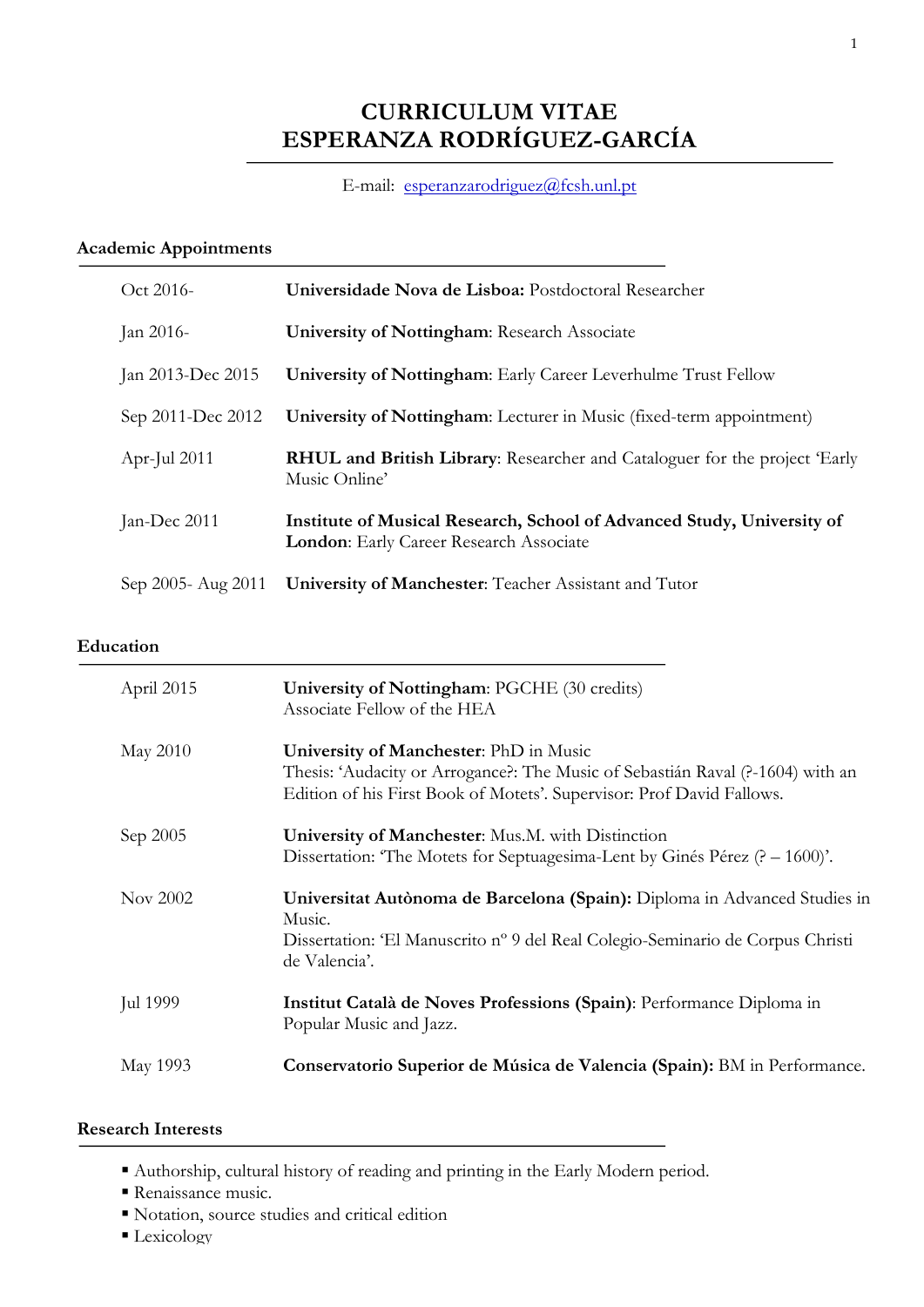- ! Historicism and historiography; music reception
- ! Performance practice; Jazz and Popular music
- ! Soundscapes and urban music
- ! Digital Humanities

### **Publications**

#### **Work in progress**

! *Self-fashioning through printed music books: Tomás Luis de Victoria (d.1611) as an author* (monograph).

#### **Books**

! Co-edited with Daniele Filippi, *Mapping the Motet in the post-Tridentine Era*, Routledge, 2017 (forthcoming).

! *Ginés Pérez: set motets inèdits* [music edition] (pp. xlviii + 37), Serie Compositors Valencians, 5, Valencia: Institut Valencià de la Música, 2007 (ISBN 9788488955432). [Reviewed by Tess Knighton, *Early Music* 38 (2010), 451-52].

! *Un libro de atril del Colegio del Patriarca: el manuscrito de música nº 9* [book + music edition] (pp. 382), Serie Mayor 1, Valencia: Institut Valencià de la Música, 2006 (ISBN 8448242165). [Reviewed by Cristina Diego Pacheco, *Revue de Musicologie* 95-1 (2009), 225-29].

#### **Articles, Reviews, and Dictionary Entries**

! 'Playing Motets 'per la belleza & vaghezza loro': Motets in Alternative Performance Contexts', in *Mapping the post-Tridentine motet*, ed. Esperanza Rodríguez-García and Daniele Filippi, Routledge, 2017 (forthcoming).

! 'Authors, Books, and Readers: Tomás Luis de Victoria's *Missae, magnificat, motecta, psalmi et alia* (1600)', in *Makers, Owners and Users of Music Sources Before 1600*, ed. Tim Shephard and Lisa Colton, Brepols, 2016 (forthcoming).

! 'Review of the book: *Estudios. Tomás Luis de Victoria. Studies*, ed. Javier Suárez-Pajares and Manuel del Sol, Instituto Complutense de Ciencias Musicales, Madrid, 2013, *Music and Letters* 96 (2015), 272-74

! 'Sebastián Raval and 'Spanish Arrogance': How the reputation of a sixteenth-century composer was destroyed', *Revista de Musicología* 37 (2014), 169-95.

! 'The perfect Spanish chapelmaster: the depiction of the composer Ginés Pérez (d. 1600) in Felipe Pedrell's *Hispaniae Schola Musica Sacra*', in *Essays on Music in Honour of David Fallows: 'Bon jour, bon mois, et bonne estrenne*', ed. Fabrice Fitch and Jacobijn Kiel, Woodbridge: Boydell and Brewer, 2011), 361-69.

! 'On Victoria's 400th anniversary', *Early Music* 39 (2011), 265-67.

! 'Review of the book: *Cristóbal de Morales. Sources, influences, reception*, ed. by Owen Rees and Bernadette Nelson, The Boydell Press, Woodbridge, Suffolk, 2007', *Music and Letters* 90 (2009), 271-74.

! 'El repertorio polifónico de la colegiata de Orihuela según un inventario de mitad del siglo XVI', *Anuario Musical* 63 (2008), 1-23.

! 'Pérez, Ginés', in: Ludwig Finscher, ed., *Die Musik in Geschichte und Gegenwart* (2nd ed.), Kassel-London, 1999-2007, Personenteil, vol. 13 (2005), 306-07.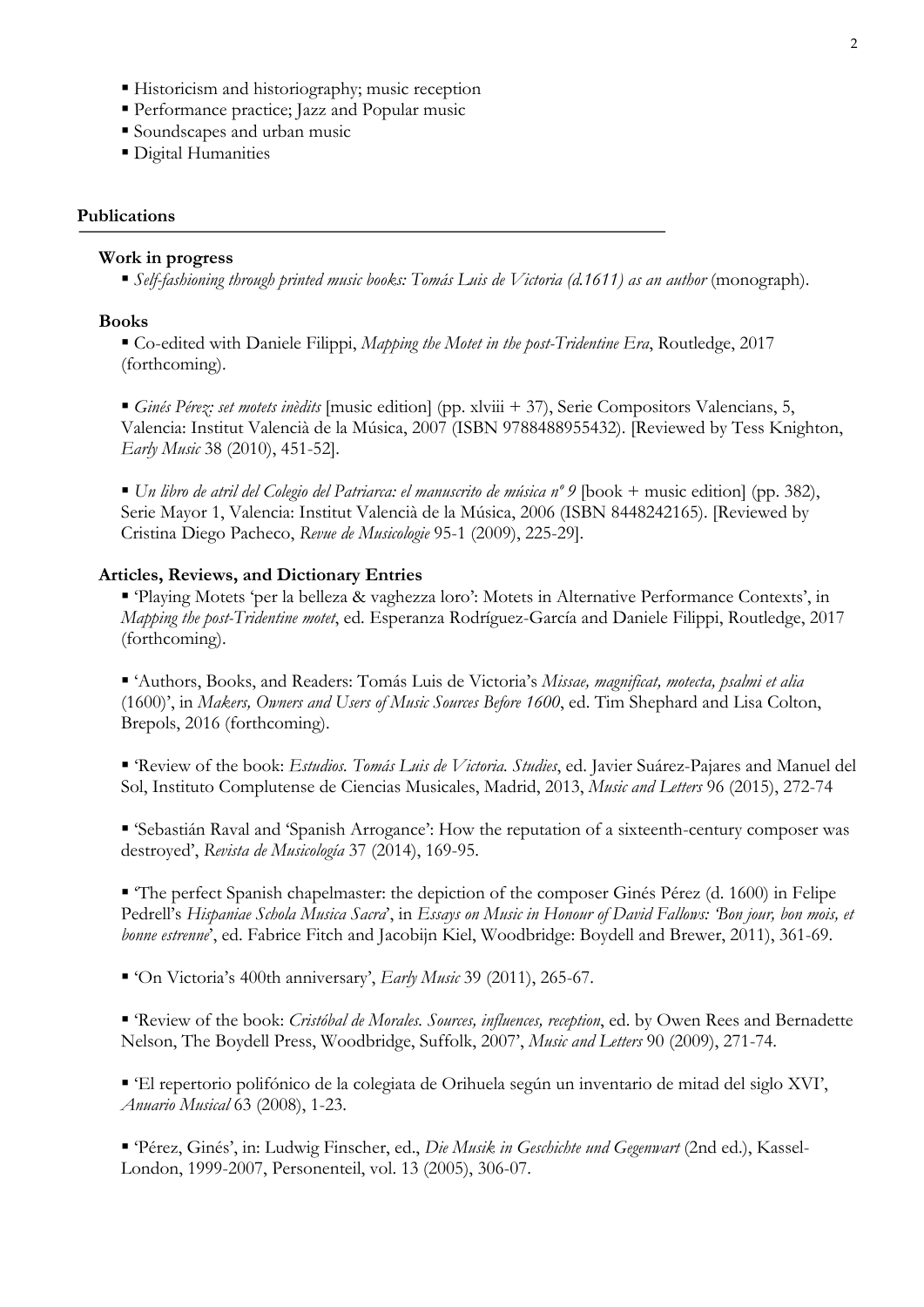! 'Still Another Book of Small-Scale Motets: Sebastián Raval's Motecta (1600)', conference 'Music for Devotion and Liturgy in Italy around 1600' (November 2016, Manchester).

! 'Retrieving historical soundscapes through the use of digital technology', conference 'Urban Soundscapes: Musical Experience as the Portal to Urban History' (invited speaker, September 2015, Barcelona).

! 'Readership for motet books: Tomás Luis de Victoria's *Motecta festorum totius anni* (1585)', conference 'Mapping the Post-Tridentine Motet' (April 2015, Nottingham).

!''Cose che non disconvenghino al decoro, e riputatione del Collegio Germanico': Victoria's *Liber primus qui missas, psalmos, magnificat…* (1576)', 'Medieval and Renaissance Conference' (July 2014, Birmingham).

! 'Usos connotativos de los términos 'misa' y 'motete' en *El Melopeo y maestro* de Pietro Cerone', 'Journées d'etude *Le lexique musicale de la Renaissance*' (invited speaker, April 2014, Tours).

! ''Ten small music books with thousand things': Victoria's *Missae, magnificat, motecta, psalmi et alia* (1600)', conference 'Sources of Identity: Makers, Owners and Users of Music Sources before 1600' (October 2013, Sheffield).

! 'Scipione Dentice's *Motectorum liber primus* (1594) and experimentation around Cardinal Montalto', 'Medieval and Renaissance Conference' (July 2013, Certaldo).

! 'Sebastián Raval's *Lamentationes Hieremiae Prophetae quinque vocum* (1594) within the context of Italian lamentations', 'Conference of the International Musicological Society' (July 2012, Rome).

! 'The music of Tomás Luis de Victoria (d. 1611) in the collection of manuscripts of Edward Paston (1550-1630): Contexts, circulation, and performance', 'Medieval and Renaissance Conference' (July 2011, Barcelona).

### **Teaching Experience**

**Lecturer (fixed-term)/ Leverhulme Early career fellow, University of Nottingham (Sep 2011-Dec 2015):** full responsibility for management of entire modules (undergraduate and postgraduate levels), as regards planning, delivery and assessment, plus support for third year dissertations

- ! 'Introduction to Early Music' (first year module, 50 students)
- ! 'Notation, Transcribing and Editing' (second and third year module, 22 students)
- ! 'Becoming a Composer in the Renaissance' (second and third year module, 22 students)
- ! 'Advanced Notation, Transcribing and Editing' (third year module, 12 students)
- ! 'Editorial Project' (third year module, 10 students)
- ! 'Research Techniques' (Masters module, 6 students, 2 sessions)
- ! 'Approaches to Musicology' (Masters module, 6 students, 2 sessions)
- ! 'Historical and Cultural Studies' (Masters module, 6 students, 4 sessions)

## **Teaching Assistant, University of Manchester** (**Sep 2006 –Aug 2011)**

! Lectured and conducted weekly tutorials on varied topics in music history ('Music and Contexts', first year), music analysis ('Tonality and Form', first year), and harmony ('Harmony and Counterpoint 1', second year, 4-6 students; 'Harmony and Counterpoint 2', third year, 8 students)

! Conducted lectures and marked assignments in 'Early Opera' (first year, 20 students), 'Early Notation' (second year, 20 students), and 'Medieval Music' (third year, 10 students).